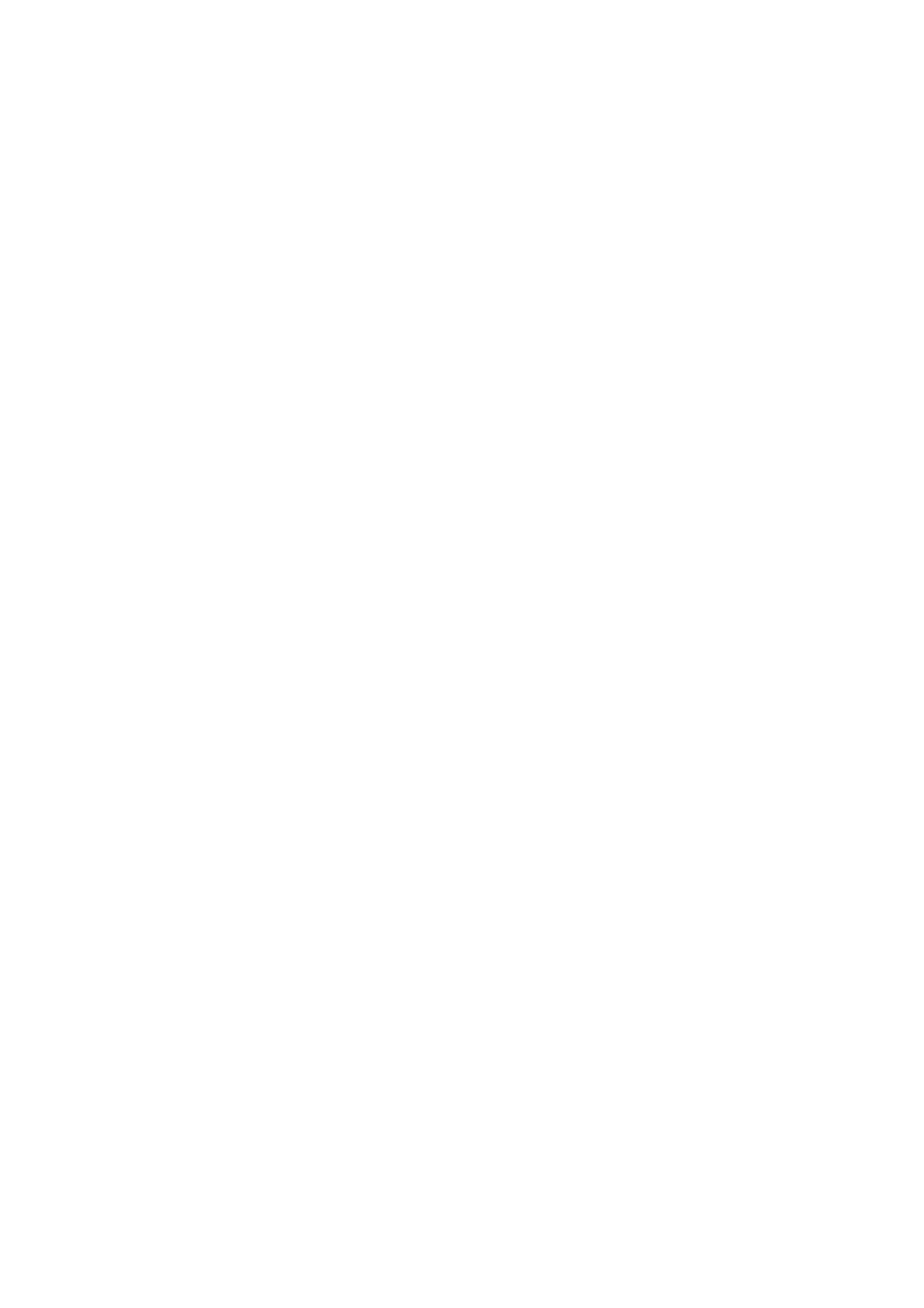ICC-ASP/3/11/Rev.1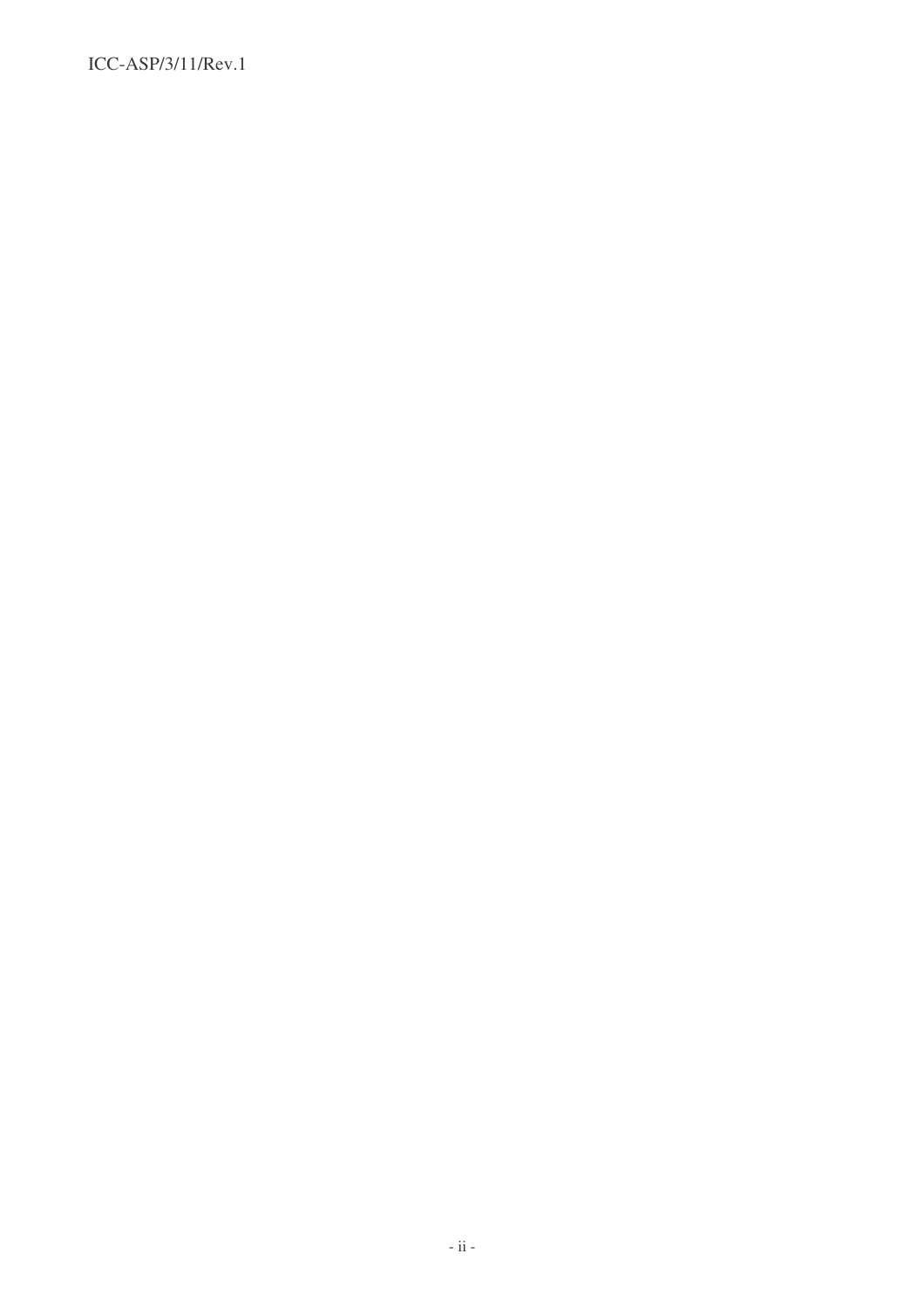# Содержание

# Проект кодекса профессионального поведения адвокатов

|                                                                      | $\mathbf{1}$                               |
|----------------------------------------------------------------------|--------------------------------------------|
| ГЛАВА 1                                                              | $\overline{2}$                             |
| РАЗДЕЛ 1                                                             |                                            |
|                                                                      | $\overline{2}$                             |
|                                                                      |                                            |
|                                                                      | $\begin{array}{c} 2 \\ 2 \\ 2 \end{array}$ |
|                                                                      |                                            |
| Статья 4 - Примат Кодекса профессионального поведения адвокатов      | $\overline{2}$                             |
| РАЗДЕЛ 2                                                             |                                            |
| ОБЩИЕ ПРИНЦИПЫ ПРИНЦИПЫ ПРО ПРИНЦИПЫ ПРИНЦИПЫ ПРИНЦИПЫ               | $\mathfrak{Z}$                             |
|                                                                      | $\overline{3}$                             |
|                                                                      | $\mathfrak{Z}$                             |
|                                                                      | $\overline{3}$                             |
| Статья 8 - Соблюдение профессиональной тайны и конфиденциальности    | $\overline{3}$                             |
|                                                                      | $\overline{4}$                             |
| ГЛАВА 2                                                              | $\overline{\mathbf{4}}$                    |
| РАЗДЕЛ 1                                                             |                                            |
|                                                                      | $\overline{4}$                             |
|                                                                      | $\overline{4}$                             |
|                                                                      | $\overline{4}$                             |
| Статья 12 - Непринятие адвокатом соглашения о представительстве      |                                            |
| Статья 13 - Добросовестное исполнение соглашения о представительстве | $\frac{5}{5}$                              |
|                                                                      | $\overline{5}$                             |
|                                                                      | 5                                          |
|                                                                      | 6                                          |
|                                                                      | 6                                          |
|                                                                      | 6                                          |
|                                                                      |                                            |
| РАЗДЕЛ 2                                                             | 6                                          |
|                                                                      |                                            |
|                                                                      | 6<br>$\overline{7}$                        |
|                                                                      | $\overline{7}$                             |
| Статья 21 - Вознаграждение адвоката за оказание правовой помощи      |                                            |
| ГЛАВА 3                                                              |                                            |
|                                                                      | $\overline{7}$                             |
| РАЗДЕЛ 1                                                             |                                            |
|                                                                      | 7                                          |
|                                                                      | $\boldsymbol{7}$                           |
|                                                                      | $\boldsymbol{7}$                           |
| РАЗДЕЛ 2                                                             | $\boldsymbol{\delta}$                      |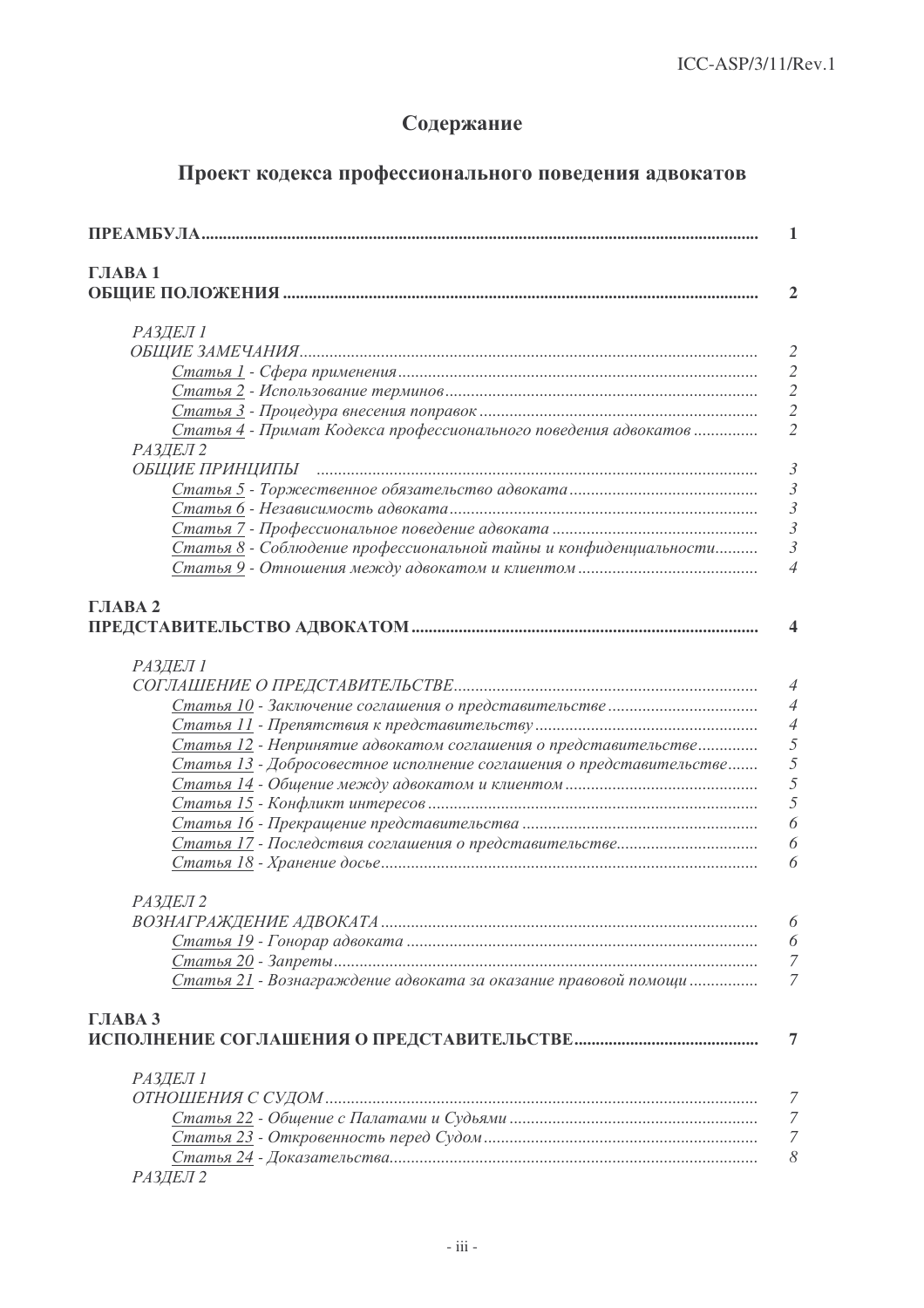| ОТНОШЕНИЯ С ДРУГИМИ СТОРОНАМИ СУДОПРОИЗВОДСТВА                        | 8                |
|-----------------------------------------------------------------------|------------------|
|                                                                       | $\delta$         |
|                                                                       | $\mathcal S$     |
| Статья 27 - Отношения с лицами, которые уже представлены адвокатом    | 8                |
|                                                                       | 9                |
|                                                                       | 9                |
|                                                                       | 9                |
|                                                                       |                  |
| ГЛАВА 4                                                               |                  |
|                                                                       | $\boldsymbol{9}$ |
|                                                                       | 9                |
|                                                                       | 9                |
| Статья 33 - Ответственность за поведение помощников или других        |                  |
|                                                                       | 9                |
|                                                                       | 10               |
|                                                                       | 10               |
| Статья 36 - Состав и управление делами Дисциплинарного совета         | 10               |
|                                                                       | 11               |
|                                                                       | 11               |
|                                                                       | 12               |
|                                                                       | 12               |
|                                                                       | 12               |
|                                                                       | 13               |
|                                                                       | 13               |
| Статья 44 - Состав и управление делами Дисциплинарного апелляционного |                  |
|                                                                       | 13               |
| ГЛАВА 5                                                               |                  |
|                                                                       | 14               |
|                                                                       | 14               |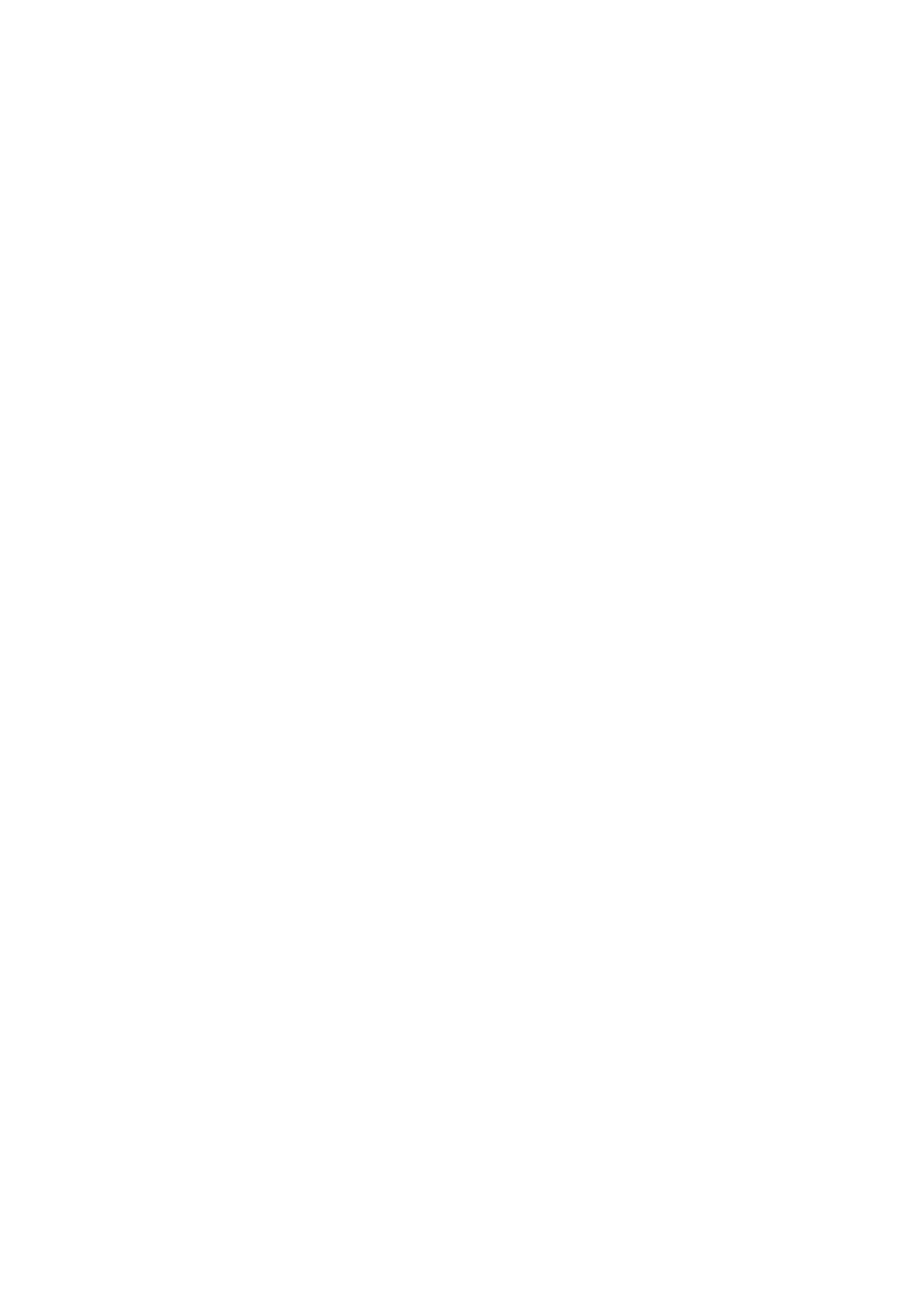# Проект Кодекса профессионального поведения адвокатов

# Преамбула

Принимая во внимание правило 8 Правил процедуры и доказывания;

Принимая во внимание подправило 3 правила 20;

Принимая во внимание консультации, проведенные Секретарем с независимыми организациями, представляющими ассоциации юристов и адвокатов;

Признавая общие принципы, регулирующие вопросы практики и этики юристов;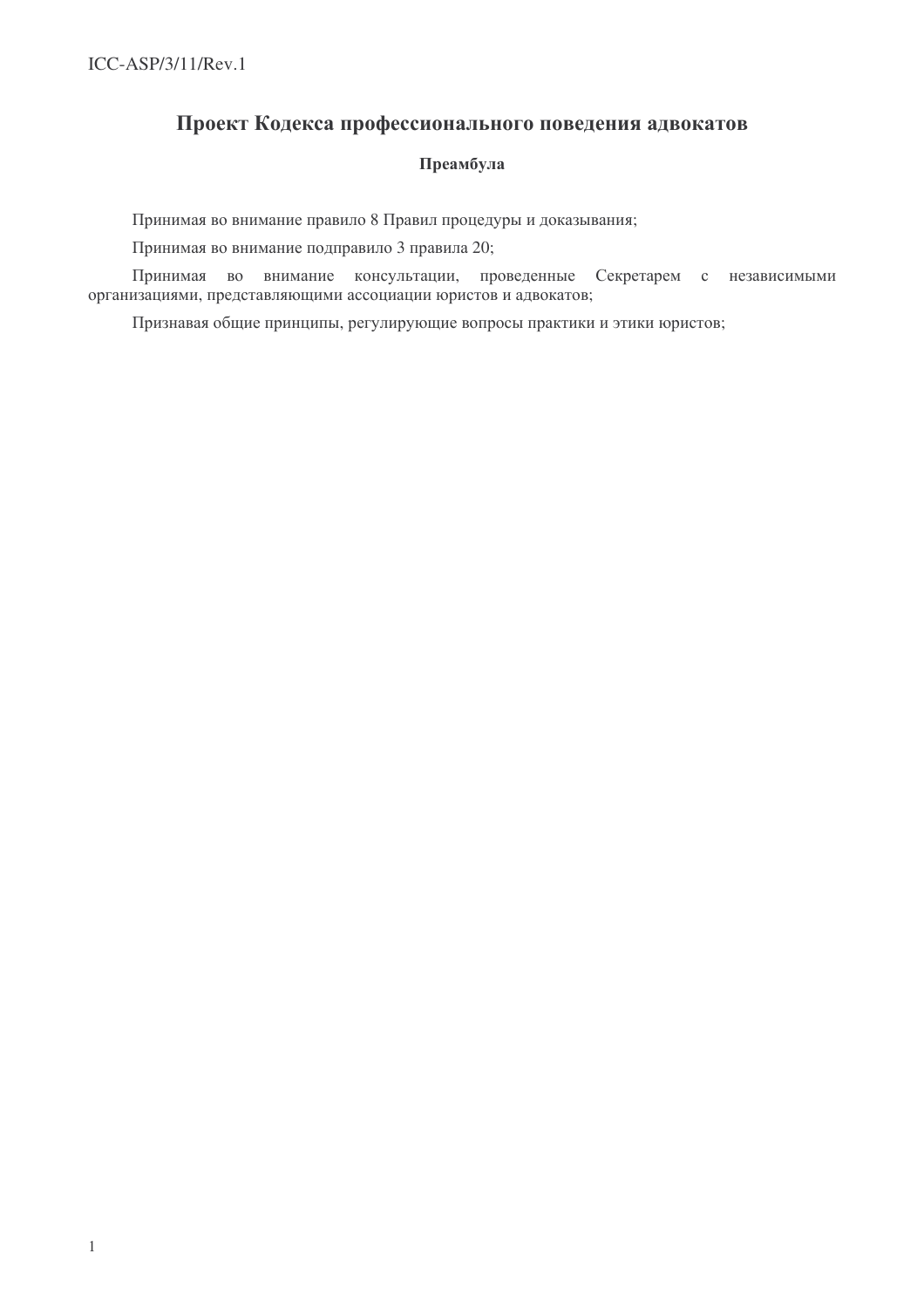#### Глявя 1 Обшие положения

#### Раздел 1 Обшие замечания

# Статья 1 Сфера применения

 $1<sup>1</sup>$ Настоящий Колекс применяется к алвокатам, практикующим в Межлународном уголовном суде.

 $\overline{2}$ . Адвокаты должны осуществлять надзор за работой своих помощников и других сотрудников, включая следователей, технических сотрудников или исследователей, для обеспечения соблюдения ими положений Колекса.

# Статья 2 Использование терминов

 $\mathbf{1}$ Все термины в настоящем Кодексе используются в соответствии с их значением, определенным в Статуте, Правилах процедуры и доказывания, Регламенте Суда и Регламенте Секретариата, или в соответствии с нижеследующей терминологией и определениями.

- $\mathcal{D}$ В настоящем локументе:
	- "компаньон" означает партнеров адвоката, которые работают вместе с ним в той же самой юридической фирме;
	- "национальный орган" означает ассоциацию адвокатов, в которой адвокат состоит членом, или алминистративный орган, уполномоченный регулировать и контролировать деятельность юристов, судей, прокуроров или преподавателей права;
	- "клиент" означает лицо, которому оказывается помощь адвокатом или которого представляет адвокат, независимо от того, получает ли он юридическую помощь или нет;
	- "группа защиты" означает адвоката и всех лиц, работающих под его надзором;
	- "соглашение" означает устно или письменно оформленные юридические отношения, которые соединяют адвоката с его клиентом при рассмотрении дела в Суде.

#### Статья 3 Процедура внесения поправок

 $1.$ Любое предложение о внесении поправок в настоящий Кодекс представляется Секретарю вместе с пояснительным материалом на обоих рабочих языках Суда.

Секретарь препровождает предложения, в соответствующих случаях, Президиуму вместе с 2. аргументированным докладом, подготовленным после консультации с Прокурором и, в случае необходимости, любой независимой организацией, представляющей ассоциации юристов и адвокатов, в частности любой организацией, учреждению которой может способствовать Ассамблея государств-участников.

После консультирования с Прокурором Президиум представляет доклад Ассамблее государств- $\mathcal{L}$ участников, и, в случае необходимости, представляет ей проект поправки.

# Статья 4 Примат Кодекса профессионального поведения адвокатов

В случае любого несоответствия между настоящим Кодексом и любым другим кодексом этики или профессиональной ответственности, который адвокаты обязаны соблюдать, положения настоящего Кодекса имеют преимущественную силу в отношении практики и профессиональной этики адвокатов, выступающих в Международном уголовном суде.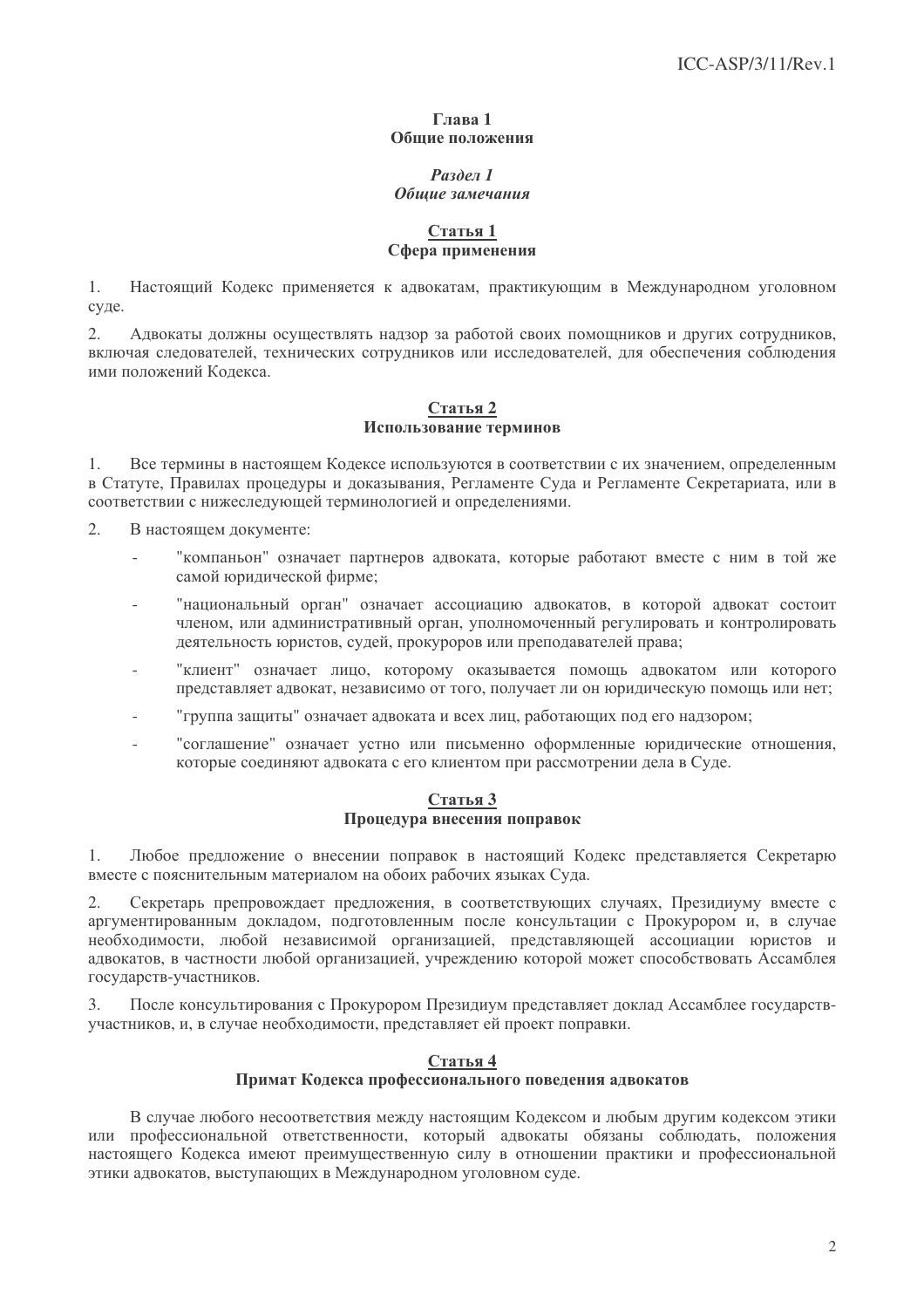## $P$ azden 2 Общие принципы

## Статья 5 Торжественное обязательство адвоката

Перед вступлением в должность алвокат принимает следующее торжественное обязательство перед Судом: "Я торжественно заявляю, что буду выполнять свои обязанности и осуществлять свои полномочия в Международном уголовном суде честно и старательно, достойно, свободно, независимо и добросовестно, и буду тшательно соблюдать профессиональную тайну".

#### Статья 6 Независимость алвоката

- $1<sub>1</sub>$ Адвокат действует безбоязненно и абсолютно достойно, независимо и свободно.
- $\mathcal{D}$ Алвокат не лолжен:
	- лопускать. чтобы его независимость, честность или свобода были скомпрометированы в  $a)$ результате оказания внешнего возлействия:
	- $b)$ делать что-либо, что может привести к любому разумному выводу о том, что его независимость была скомпрометирована.

#### Статья 7 Профессиональное поведение адвоката

Адвокат проявляет уважение и вежливость в своих отношениях с Палатой, Прокурором и 1. сотрудниками Канцелярии Прокурора, Секретарем и сотрудниками Секретариата, клиентами, адвокатом противной стороны, обвиняемыми лицами, потерпевшими, свидетелями и любыми другими лицами, участвующими в судопроизводстве.

Адвокат поддерживает высокий уровень компетентности в области применяемого Судом права. 2. Он участвует во всех учебных мероприятиях, которые необходимы для поддержания подобной компетентности.

 $\mathfrak{Z}$ . Адвокат всегда соблюдает Статут, Правила процедуры и доказывания, Регламент Суда, Регламент Секретариата и такие постановления в отношении поведения и процедуры, которые могут применяться Судом в его производстве, включая обеспечение соблюдения Кодекса.

#### Статья 8 Соблюдение профессиональной тайны и конфиденциальности

Адвокат принимает все меры предосторожности для соблюдения профессиональной тайны и 1. защиты конфиденциальной информации в соответствии со статутными и регламентирующими положениями.

Адвокат раскрывает информацию, которая является конфиденциальной по своему характеру 2. или по распоряжению Суда, только работающим с ним лицам и исключительно для обеспечения выполнения своих функций в связи с данным делом. Адвокат принимает все меры предосторожности для соблюдения и сохранения конфиденциальности подобной информации.

Под информацией, которая является конфиденциальной по своему характеру, понимается 3. информация, предусмотренная правилом 73.

 $4.$ Адвокат может разгласить конфиденциальную по своему характеру информацию только в соответствии с условиями подправила 1 правила 73, или в тех случаях, когда речь идет об информации, которая является конфиденциальной по распоряжению Суда, лишь если Суд однозначно отменяет ограничение на разглашение.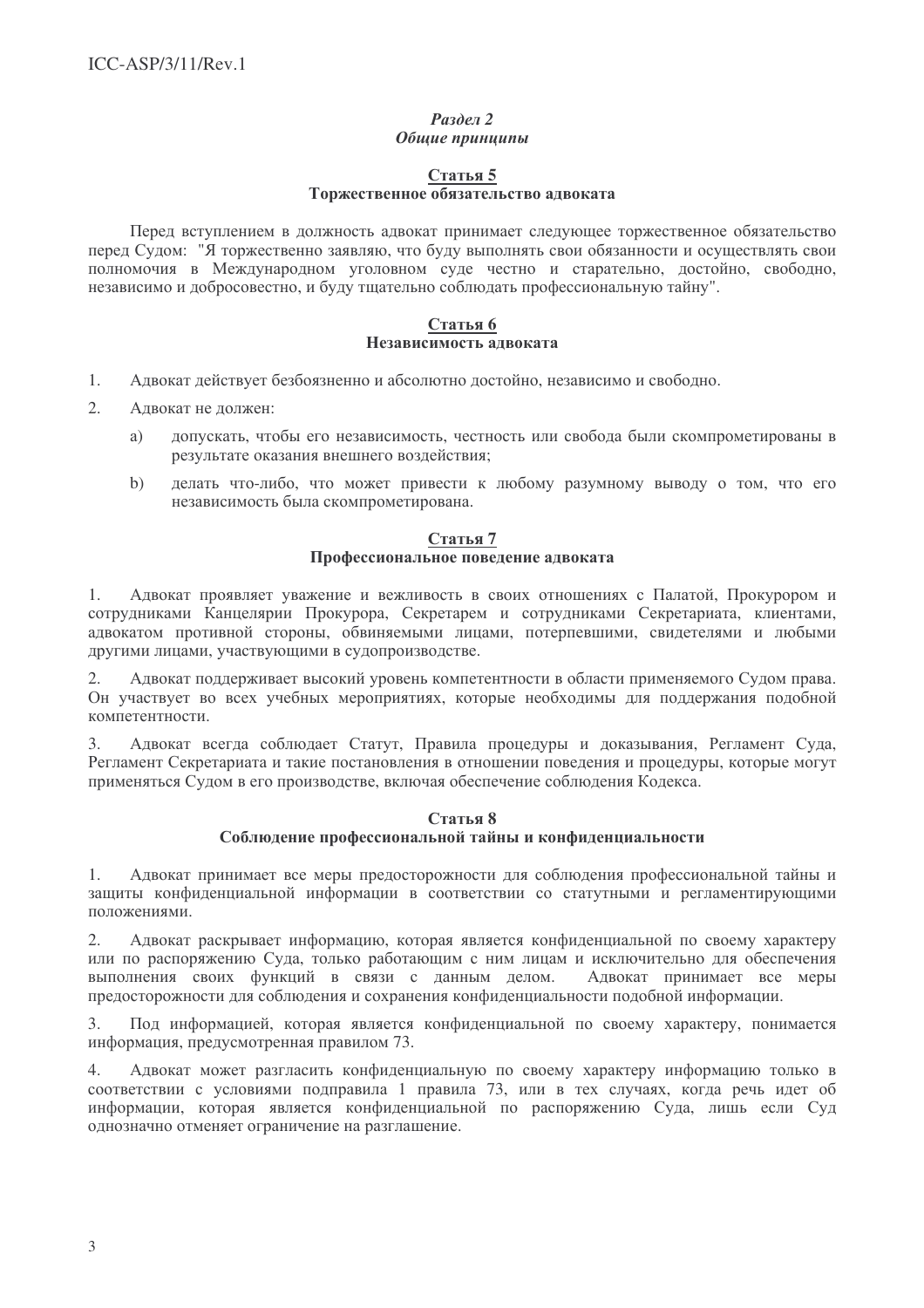#### Статья 9

# Отношения между адвокатом и клиентом

 $\mathbf{1}$ Поведение адвоката никогда не должно характеризоваться каким-либо дискриминационным отношением к любому другому лицу, в частности его клиенту, на основании расы, цвета кожи, этнического или национального происхождения, национальности, гражданства, политических взглялов, религиозных убежлений, пола, сексуальной ориентации, инвалилности, семейного или любого иного личного или экономического положения.

 $2.$ В своих отношениях с клиентом адвокат учитывает личные обстоятельства и конкретные потребности клиента, в частности в тех случаях, когла алвокат прелставляет интересы жертв пыток или физического, психологического или сексуального насилия в отношении детей, престарелых или инвалилов.

 $\mathcal{L}$ В тех случаях, когда способность клиента принимать решения относительно представления его интересов является ограниченной из-за его психической неполноценности или в силу любых иных причин, адвокат сообщает об этом Секретарю и соответствующей Палате. Кроме того, адвокат принимает меры, необходимые для обеспечения должного юридического представительства интересов клиента в соответствии со Статутом и Правилами процедуры и доказывания.

- $\overline{4}$ Алвокат не лолжен:
	- $a)$ добиваться или требовать от клиента вступления с ним в половую связь в качестве условия профессионального представительства:
	- прибегать к принуждению, запугиванию или оказанию неправомерного воздействия в  $b)$ своих отношениях с клиентом; или
	- представлять или продолжать представлять клиента, с которым адвокат имеет или имел  $\mathbf{c})$ половую связь, если есть разумные основания полагать, что подобная половая связь может привести к нарушениям положений настоящего Кодекса.

# Глава 2 Представительство адвокатом

# Раздел 1 Соглашение о представительстве

#### Статья 10 Заключение соглашения о представительстве

Соглашение заключается, когда адвокат соглашается на просьбу отдельного лица или группы лиц, желающих быть представленными, или просьбу Палаты.

#### Статья 11 Препятствия к представительству

- $1.$ Адвокат не должен представлять клиента в том случае:
	- если данное дело является тем же самым или существенным образом связанным с другим  $a)$ делом, по которому адвокат или его компаньоны представляли ранее другого клиента, и интересы данного клиента существенным образом противоречат интересам бывшего клиента, если только данный клиент и бывший клиент не приходят к согласию после проведения консультации;
	- $b)$ когда адвокат был связан с конфиденциальной информацией или был посвящен в такую информацию в качестве сотрудника Суда. Подобное препятствие может быть однако устранено по просьбе адвоката распоряжением Суда, если это считается оправданным в интересах правосудия.

 $2.$ Адвокат не участвует в судопроизводстве, если существует значительная вероятность того, что в его процессе адвоката или компаньона адвоката вызовут в качестве свидетеля, если только: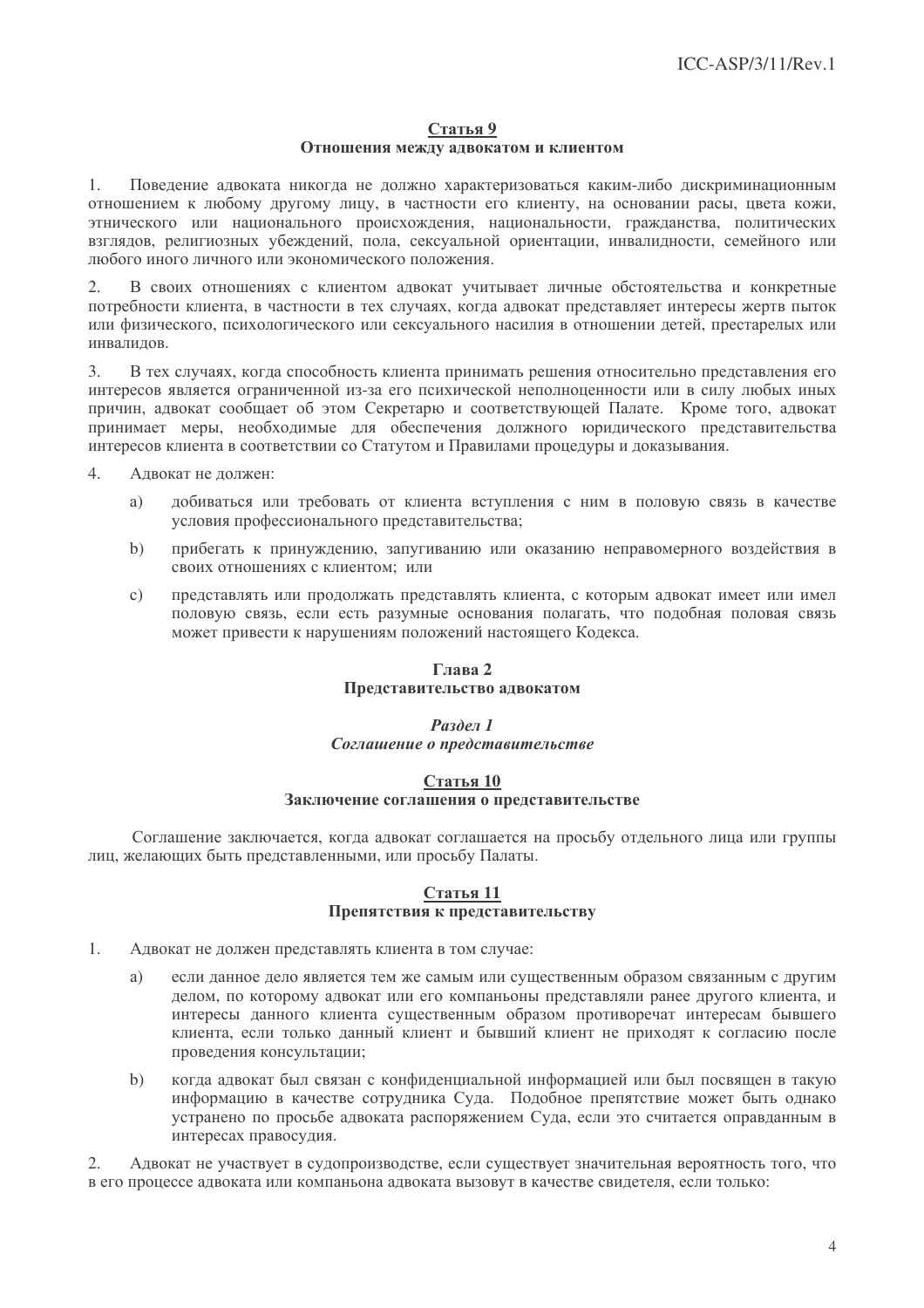- свидетельские показания не касаются неоспоренного вопроса: или  $a)$
- $b)$ свидетельские показания не касаются характера и ценности юридических услуг, предоставляемых по данному делу.

#### Статья 12 Непринятие адвокатом соглашения о представительстве

- $1<sub>1</sub>$ Адвокат имеет право отказаться от соглашения без указания причин.
- $\mathcal{L}$ Алвокат обязан отказаться от соглашения, если:
	- $a)$ существует конфликт интересов согласно статье 15;
	- $b)$ адвокат не в состоянии заниматься данным вопросом тщательным образом;
	- $\mathbf{c}$ ) алвокат считает, что он не облалает необходимым опытом.

# Статья 13

# Лобросовестное исполнение соглашения о представительстве

 $1<sub>1</sub>$ Отношения между клиентом и адвокатом характеризуются откровенным обменом информацией и доверием и обязывают адвоката вести дело клиента самым добросовестным образом. При исполнении своих обязанностей адвокат всегда действует по отношению к клиенту справедливо, достойно и откровенно.

- 2. При представлении интересов клиента адвокат:
	- руководствуется решениями клиента относительно целей представительства, если они не a) противоречат обязанностям адвоката согласно Статуту, Правилам процедуры и доказывания и Кодексу; и
	- консультирует клиента относительно тех средств, при помощи которых должны  $b)$ достигаться цели представительства.

#### Статья 14 Общение между адвокатом и клиентом

 $1.$ Адвокат предоставляет все разъяснения клиенту, которые разумно необходимы последнему для принятия осознанных решений в отношении представительства.

2. Когда адвокат освобождается от представительства или прекращает его, он в кратчайшие сроки передает бывшему клиенту или заменившему его адвокату все сообщения по материалам дела, которые адвокат получил в связи с данным представительством, без ущерба для обязанностей, которые остаются в силе после окончания представительства.

 $3.$ При общении с клиентом адвокат обеспечивает конфиденциальность подобного общения.

# **Статья 15** Конфликт интересов

Адвокат принимает все меры предосторожности для обеспечения предотвращения любого  $1.$ конфликта интересов. Адвокат уделяет приоритетное внимание интересам клиента по сравнению с собственными интересами адвоката или интересами любого другого лица, организации или государства, должным образом соблюдая при этом положения Статута, Правил процедуры и локазывания и Колекса.

В случае возникновения конфликта интересов адвокат немедленно сообщает всем 2. потенциально затрагиваемым клиентам о существовании конфликта; и либо:

- прекращает свою работу с предварительного согласия Палаты; или a)
- запрашивает полное и осознанное согласие в письменном виде у всех потенциально  $b)$ затрагиваемых клиентов на продолжение представительства.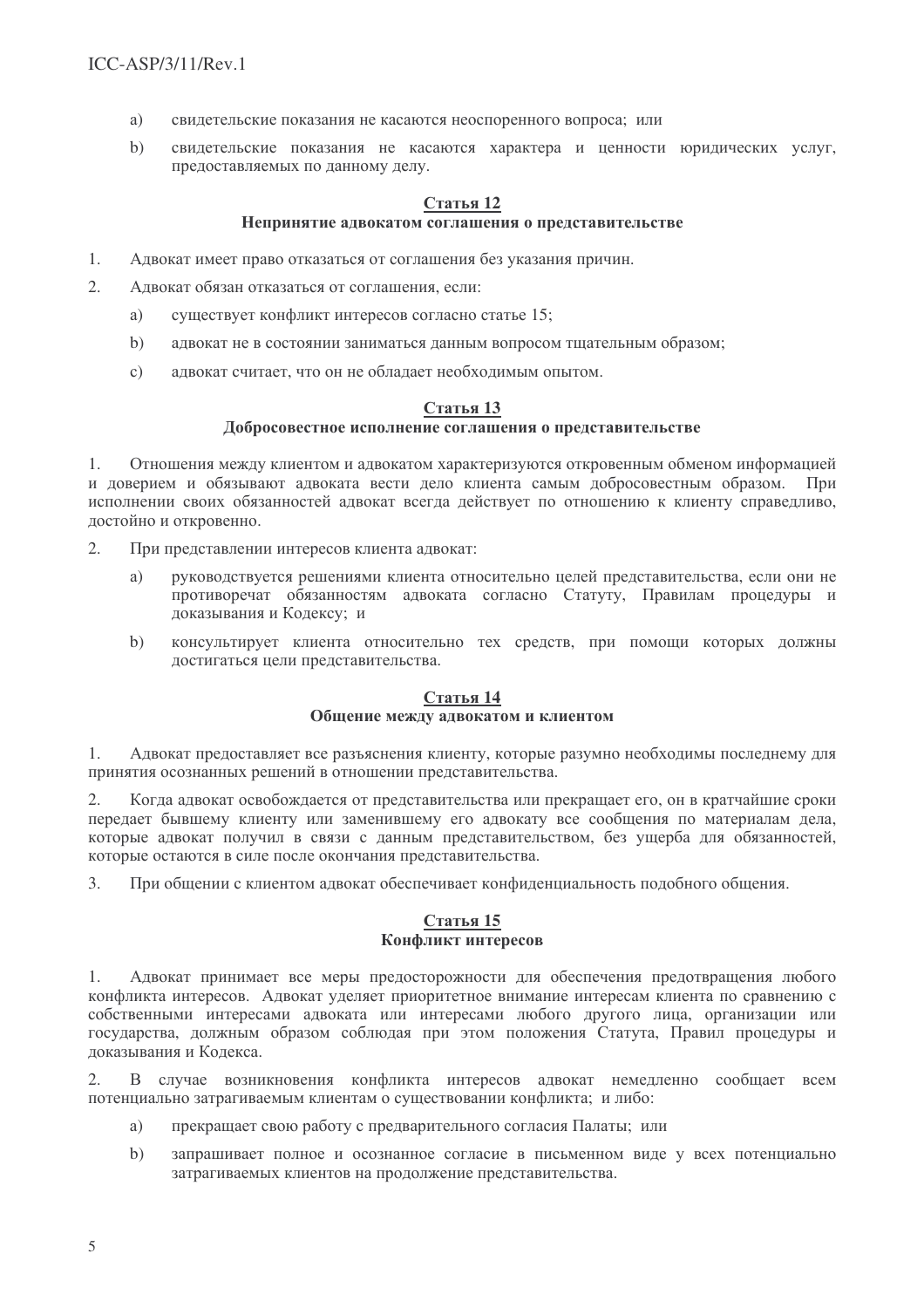#### Статья 16 Прекрашение представительства

- $1.$ Адвокат может выйти из соглашения согласно условиям Регламента Суда, если:
	- a) клиент настаивает на выполнении задачи, которую адвокат считает неприемлемой или неразумной; или
	- клиент не выполняет обязательство перед адвокатом, связанное с услугами адвоката, и  $h)$ получил разумное увеломление о том, что алвокат прекратит свою работу, если это обязательство не будет выполнено.

 $2.$ В случае выхода адвоката из соглашения на него по-прежнему распространяется действие статьи 8 настоящего Колекса, а также любых положений Статута и Правил процедуры и доказывания в отношении конфиленциальности.

 $\overline{3}$ . В тех случаях, когда адвокат освобождается от своих обязанностей клиентом, адвокат может быть освобожден от своих обязанностей согласно положениям Регламента Суда.

В том случае если физическое или психическое состояние алвоката существенным образом  $\overline{4}$ . ограничивает его способность представлять клиента, адвокат может быть отозван Палатой по его просьбе или по предложению Секретаря, клиента или третьих сторон.

 $5<sub>1</sub>$ Алвокат лолжен перелать заменившему его алвокату все лосье по лелу, включая любые касающиеся данного дела материалы или документы.

#### Статья 17 Последствия соглашения о представительстве

- 1. Адвокат консультирует и представляет клиента до тех пор, пока:
	- рассматриваемое Судом дело не будет полностью разрешено, включая все апелляции; a)
	- $b)$ Палата не выведет Адвоката из соглашения в соответствии со статьей 22; или
	- $\mathbf{c})$ назначенный адвокат не будет отозван.

 $2.$ Обязанности адвоката перед клиентом продолжаются до окончания представительства, за исключением тех обязанностей, которые сохраняются в соответствии с Кодексом.

#### **Статья 18** Хранение досье

После прекращения представительства адвокат в течение пяти лет хранит досье, содержащие документы и рабочие записи, подготовленные в связи с исполнением соглашения о представительстве. Адвокат разрешает клиенту, имеющему отношение к делу, ознакомиться с досье, если у адвоката нет существенных оснований для отказа. После этого срока адвокат запрашивает указания у клиента, его наследников или Секретаря относительно того, каким образом распорядиться этими досье, должным образом соблюдая при этом конфиденциальность.

# Раздел 2 Вознаграждение адвоката

#### Статья 19 Гонорар адвоката

До заключения соглашения адвокат в письменном виде уведомляет клиента о ставках гонорара, который будет взиматься, и критериях для его начисления, принципах расчета расходов, правилах выставления счетов и праве клиента на получение счета расходов.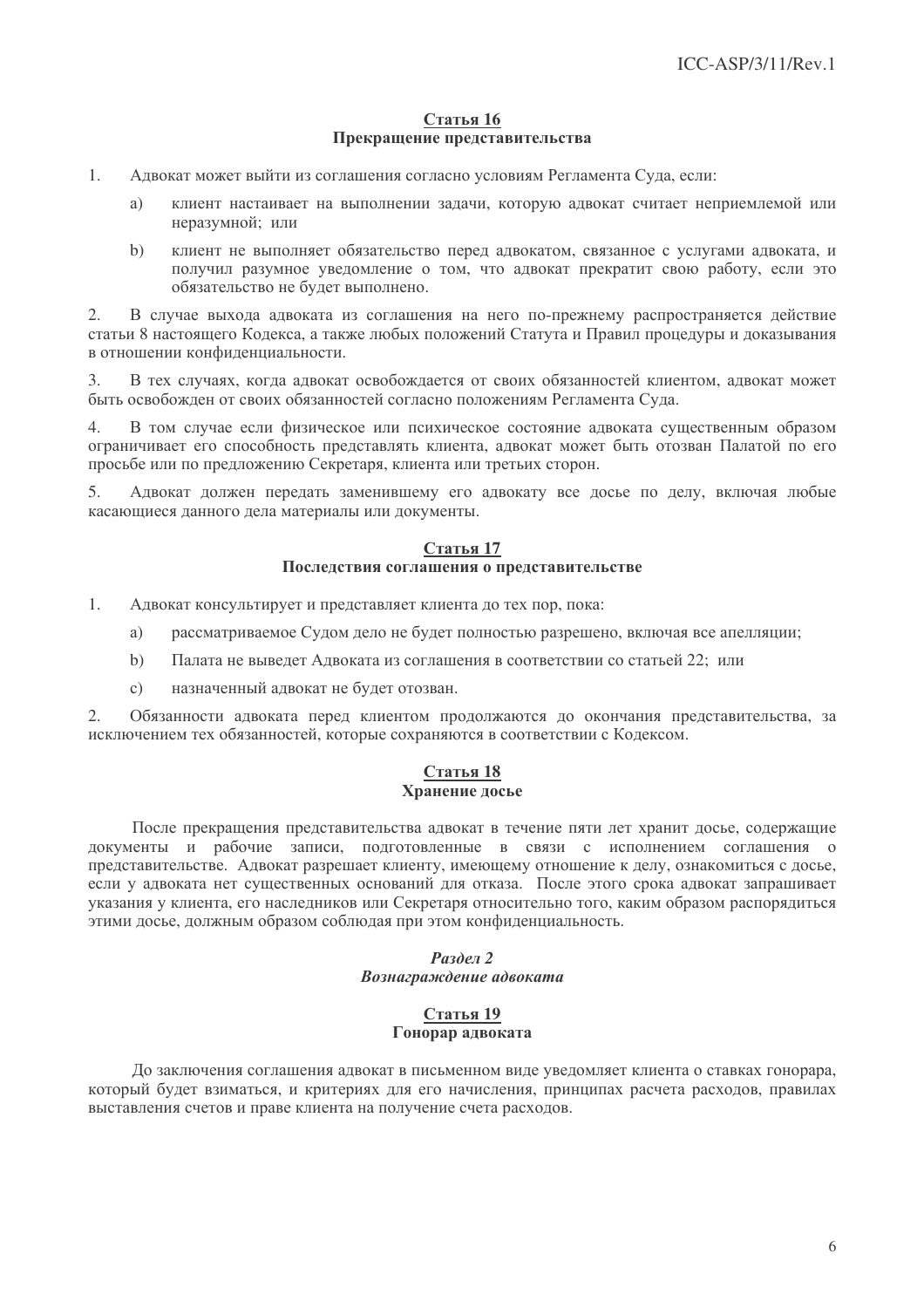#### Статья 20 Запреты

Алвокат не лолжен принимать вознагражление, наличными или натурой, от источника, иного,  $\mathbf{1}$ чем клиент, если только клиент не дает согласия на это в письменном виде после проведения консультации, и это действие не затрагивается независимость адвоката и его отношения с клиентом.

Адвокат никогда не обусловливает свой гонорар исходом дела, которое он ведет как таковой.  $\mathcal{L}$ 

Адвокат не смешивает средства клиента со своими собственными или со средствами  $\mathfrak{Z}$ . работодателя или компаньонов адвоката. Адвокат не удерживает денежные суммы, полученные на имя клиента.

 $\overline{4}$ . Адвокат не занимает денежные суммы или активы у своего клиента.

#### Статья 21 Вознаграждение адвоката за оказание правовой помощи

 $1<sub>1</sub>$ Гонорар адвоката, клиенту которого оказывается правовая помощь, выплачивается исключительно Секретариатом Суда. Адвокат не должен принимать вознаграждение наличными или натурой из любого другого источника.

 $2.$ Адвокат не должен ни переводить, ни ссужать весь гонорар или часть гонорара, полученного за представительство клиента, или любые иные активы или денежные суммы на имя этого клиента, его родственников, знакомых или любого другого третьего лица или организации, по отношению к которым у клиента имеется личный интерес.

# Глава 3 Исполнение соглашения о представительстве

#### Раздел 1 Отношения с Судом

# Статья 22 Общение с Палатами и Судьями

Если только судья или Палата, занимающиеся тем или иным делом, не разрешат адвокату поступать соответствующим образом, последний не должен:

- вступать в контакт с судьей или Палатой по существу конкретного дела, за исключением a) контакта в ходе самой процедуры судопроизводства; или
- $b)$ передавать доказательства, записки или документы судье или Палате, кроме как через Секретариат.

#### Статья 23 Откровенность перед Судом

Адвокат принимает все необходимые меры для обеспечения того, чтобы его действия или 1. действия помощников или сотрудников адвоката не наносили ущерба идущему судопроизводству и не порочили репутацию Суда.

Адвокат несет личную ответственность за ведение и представление дела клиента и должен  $\mathcal{D}$ принимать личное решение по существу и цели сделанных заявлений и заданных вопросов.

Адвокат не должен обманывать или сознательно вводить Суд в заблуждение. Он должен 3. принять все меры, необходимые для исправления заявления, которое было ошибочно сделано им или его помощниками или сотрудниками, в кратчайшие сроки после того, как ему стало известно о том, что это заявление было ошибочным.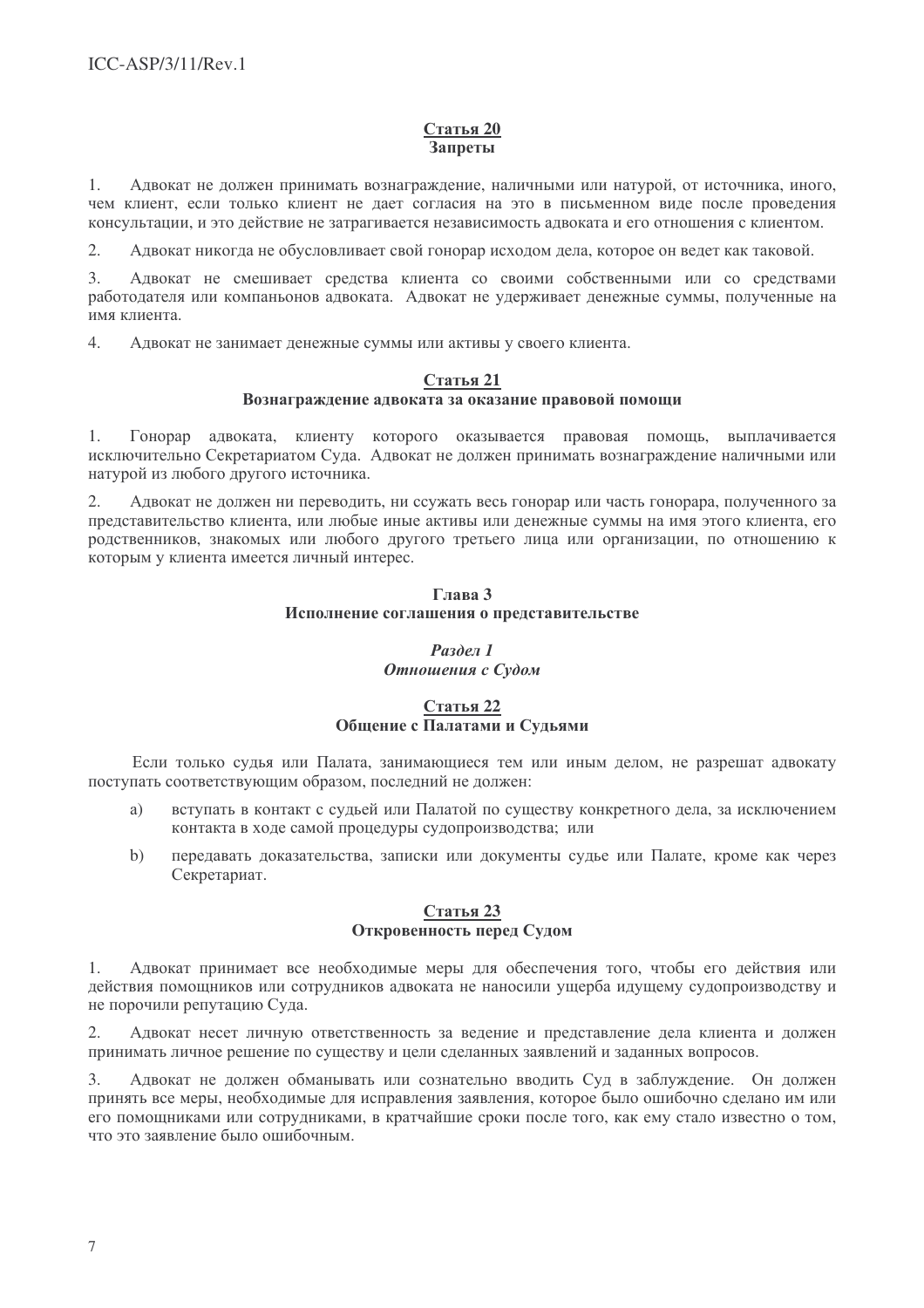Алвокат не должен обрашаться с любой просьбой или представлять любой документ с  $4.$ единственной целью задержки судопроизводства или причинения вреда одному или нескольким его участникам.

# Статья 24 **Локазательства**

Адвокат должен всегда сохранять целостность доказательств, имеющихся в письменной, устной  $1$ или любой иной форме, которые представляются Суду. Он не должен представлять доказательства, которые, как ему известно, являются неправильными.

 $\mathfrak{2}$ . Если адвокат разумно полагает, что доказательства не будут уничтожены ипи фальсифицированы, он может отказаться принять доказательства или может вернуть их источнику, предупредив лиц, владеющих доказательствами, о законе, предусматривающем сохранение локазательств.

Если адвокат разумно полагает, что доказательства могут быть уничтожены или  $\mathcal{L}$ фальсифицированы, или если клиент лает согласие, алвокат обрашается с просьбой к Палате об излании распоряжения о сборе локазательств согласно правилу 116 Правил процелуры и локазывания.

# Раздел 2 Отношения с другими сторонами судопроизводства

# <u>Статья 25</u> Отношения с непредставленными лицами

1. Когда этого требуют условия представительства, адвокат может в интересах клиента общаться и встречаться с непредставленным лицом.

 $2.$ В случае общения адвоката с непредставленными лицами он должен:

- информировать их об их праве на помощь адвоката и, если это применимо, их праве на a) правовую помощь; и
- информировать их, не нарушая при этом конфиденциальность сведений, полученных  $h)$ адвокатом от клиента, о тех интересах, которые представляет адвокат, и цели общения.

Если в ходе общения или встречи с непредставленным лицом адвокату становится известно о  $3.$ потенциальном конфликте интересов, то он, невзирая на положения, содержащиеся в пункте 1 выше, немедленно воздерживается от любых дальнейших контактов или общения с данным лицом.

#### Статья 26 Отношения с другими адвокатами

В отношениях с другими адвокатами и их клиентами адвокат должен вести себя справедливо, 1. лояльно и учтиво.

2. Вся переписка между адвокатами, которые представляют клиентов, имеющих общую заинтересованность в том или ином вопросе судебного или несудебного спора, и которые согласны обмениваться информацией по данному вопросу, считается адвокатами конфиденциальной и привилегированной.

 $3.$ Если адвокат не считает, что конкретная информация будет конфиденциальной, он ясно заявляет с самого начала о том, что переписка между адвокатами не является конфиденциальной.

# Статья 27

# Отношения с лицами, которые уже представлены адвокатом

Адвокат не должен обращаться непосредственно к клиенту другого адвоката, кроме как через или с разрешения этого адвоката.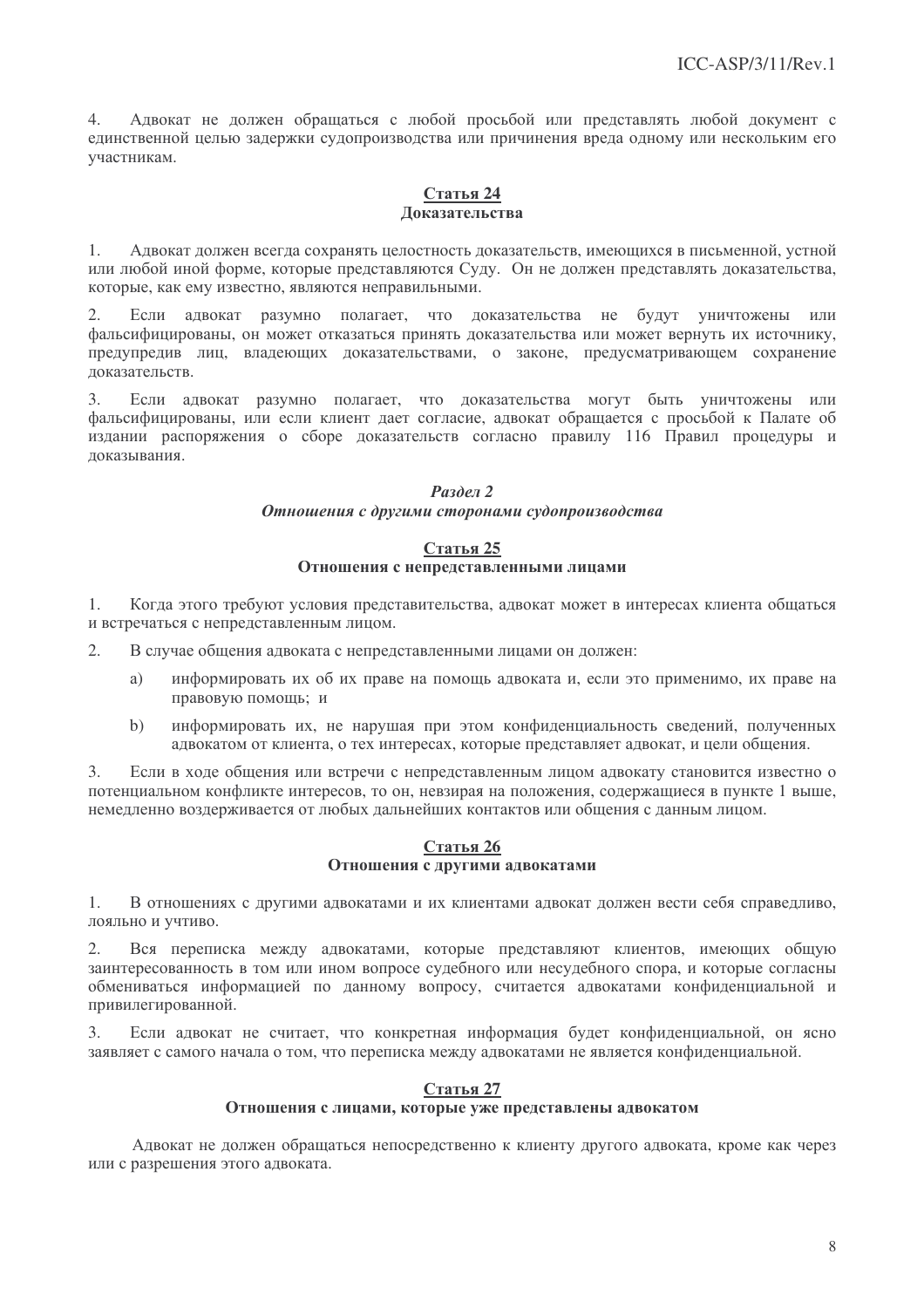#### Статья 28 Отношения с адвокатом сообвиняемого

Адвокат всегда обеспечивает независимое представительство своего клиента. Адвокат не должен заключать какое-либо соглашение с любым лицом о защите в ущерб его или ее независимости или его лояльности к своему клиенту.

#### Статья 29

#### Отношения со свидетелями и потерпевшими

Адвокат воздерживается от запугивания, преследования или унижения свидетелей или  $1.$ потерпевших, а также от оказания на них давления любым способом или в любой форме в зале судебного заседания или за его пределами.

 $\mathcal{D}$ А лвокат проявляет особое внимание к жертвам сексуального, физического ипи психологического насилия: летям: пожилым лицам и инвалилам.

#### Статья 30 Реклама

 $1<sub>1</sub>$ Адвокат может давать рекламные объявления при том условии, что информация является:

- $a)$ точной:
- учитывает обязательства алвоката в отношении конфиленциальности и привилегии.  $h)$

2. Адвокат не должен прямым или косвенным образом добиваться профессионального трудоустройства от перспективного клиента.

#### Глава 4 Дисциплинарный режим

#### Статья 31 Конфликт с другими дисциплинарными режимами

В настоящей главе не ставится цель запрета или ограничения каким-либо образом дисциплинарных полномочий любого другого дисциплинарного органа, которые могут применяться в отношении адвоката согласно настоящему Кодексу.

#### Статья 32 Неправомерное поведение

Поведение адвоката является неправомерным, если он:

- нарушает или пытается нарушить любые положения Кодекса, Статута или действующего a) регламента, возлагающие на него основные обязанности;
- сознательно помогает другому лицу или подстрекает другое лицо действовать подобным b) образом, или поступает подобным образом через действия, совершаемые другим лицом;
- соблюдает решение компетентного дисциплинарного нe органа в рамках  $\mathbf{c})$ осуществляемого им производства.

# Статья 33

# Ответственность за поведение помощников или других сотрудников

 $1.$ Адвокат несет ответственность за нарушения настоящего Кодекса его помощниками или сотрудниками, когда он:

отдает указание о подобном поведении или одобряет его; или a)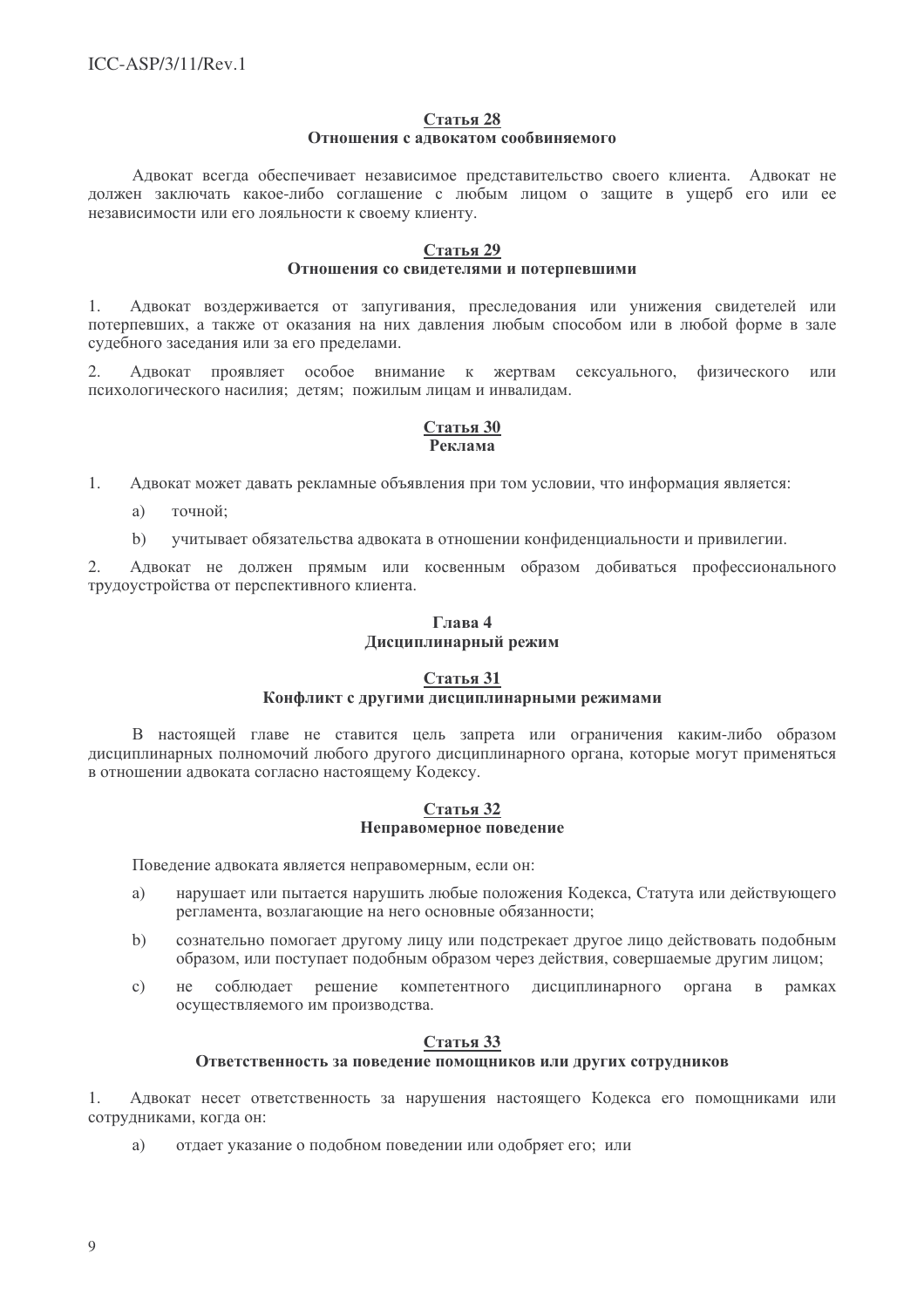$h)$ знает о том, что нарушения могут быть совершены, или обладает соответствующей информацией об этом, и не принимает никаких разумных зашитных мер.

 $2.$ Алвокат несет ответственность за неправомерное повеление помошников или сотрудников только в том случае, если он не инструктировал помощников или сотрудников в соответствии со стандартами, предусмотренными настоящим Кодексом, и законодательством, обеспечение соблюдения которого осуществляется Судом.

#### Статья 34 Подача жалобы на неправомерное поведение

 $1<sub>1</sub>$ Жалобы на неправомерное поведение адвоката, определение которого дается в статьях 32 и 33, могут подаваться в Секретариат:

- $a)$ Палатой, велушей производство по данному делу:
- $h)$ Прокурором:
- $\mathbf{c}$ ) любым лицом или группой лиц, права или интересы которых могли быть затронуты предполагаемым неправомерным поведением.

 $2.$ Жалоба подается в письменном виде или, если лицо, обратившееся с жалобой, не в состоянии сделать это, в устной форме сотруднику Секретариата. В ней приводятся данные о лице, обратившемся с жалобой, и адвокате, против которого подана эта жалоба, а также достаточно полробно описывается предполагаемое неправомерное поведение.

3. Секретарь препровождает жалобу ведущему расследование специальному уполномоченному, который назначается Секретарем в соответствии с Регламентом Секретариата.

Секретарь может по своей собственной инициативе сообщать ведущему расследование  $4.$ специальному уполномоченному любые факты, которые по его или ее мнению представляют собой неправомерное поведение согласно статье 32 настоящего Кодекса.

5. Секретарь должен соблюдать конфиденциальный характер всех жалоб.

#### Статья 35 Срок давности

Право на подачу жалобы на неправомерное поведение адвоката действует в течение пяти лет после прекращения действия соглашения о представительстве.

#### Статья 36 Состав и управление делами Дисциплинарного совета

 $1.$ Дисциплинарный совет состоит из пяти членов, четыре из которых являются постоянными и один членом ad hoc Совета.

Четыре постоянных члена Совета избираются на два года представителями адвокатов согласно  $2.$ условиям Регламента Секретариата. Они избираются, предпочтительно, из числа лиц, обладающих признанной компетентностью в вопросах этики.

Членом ad hoc Совета является лицо, назначаемое национальным органом, уполномоченным 3. регулировать и контролировать деятельность адвоката, в отношении которого возбуждено дисциплинарное производство.

 $4.$ Постоянные члены Совета имеют право быть переизбранными один раз. На своем первом заседании они избирают председателя из своего состава.

5. Все члены Дисциплинарного совета имеют одинаковые права и право голоса. Решения Дисциплинарного совета принимаются большинством голосов. В случае равенства голосов председатель обладает решающим голосом.

Постоянные члены Совета, срок полномочий которых истек, продолжают вести дела, которые 6. они уже рассматривают, до их окончательного разрешения, включая все апелляции.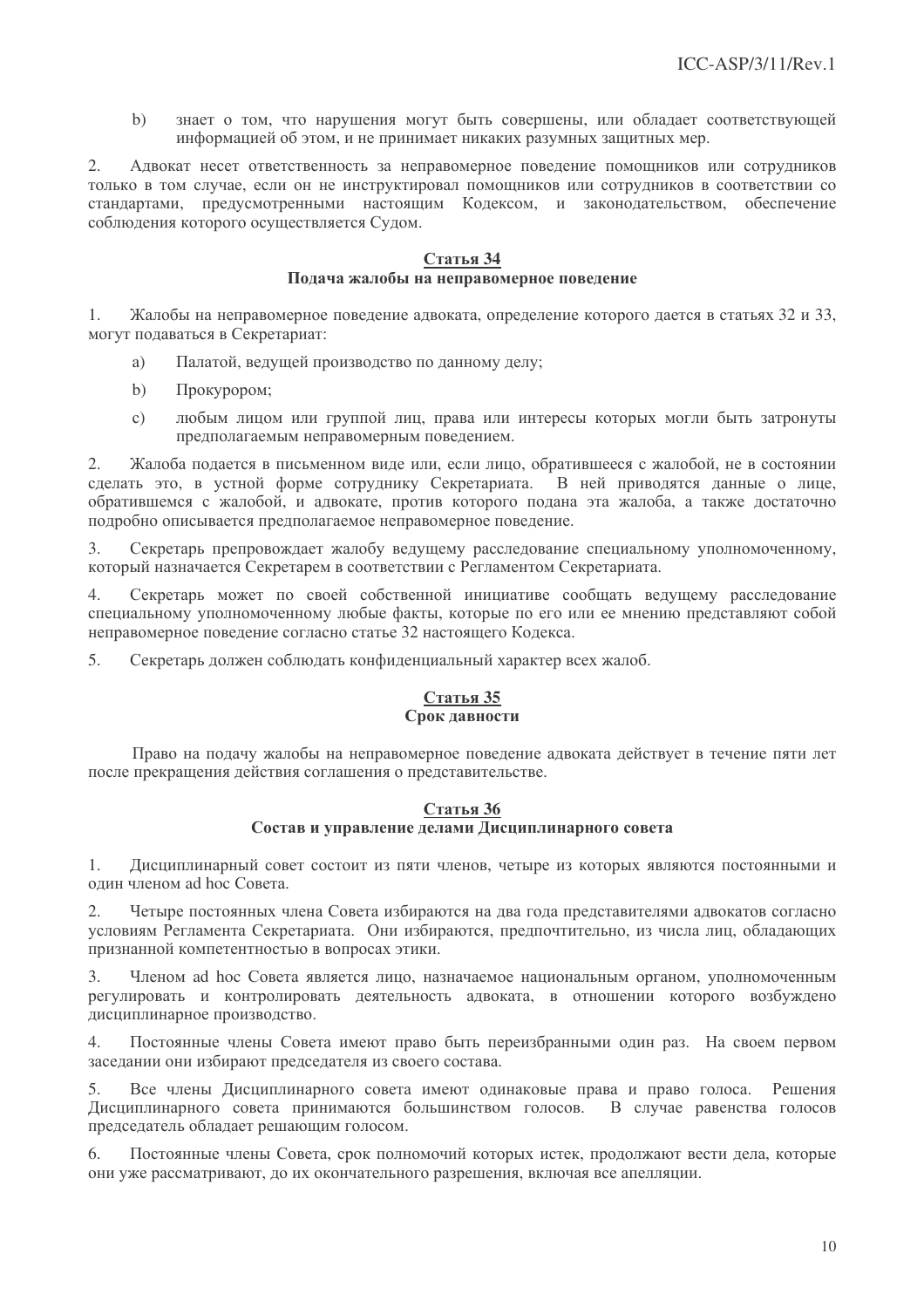$7<sub>1</sub>$ Секретарь назначает сотрудника Секретариата Суда для обеспечения работы секретариата Дисциплинарного совета.

#### Статья 37 Надлежащая правовая процедура

 $1<sub>1</sub>$ Если поданная жалоба соответствует требованиям, изложенным в статье 34 выше. Секретарь препровождает ее адвокату, в отношении которого возбуждено дисциплинарное производство, который должен представить ответ в течение 30 лней с латы отправления жалобы.

В этом ответе должно быть указано, являлось ли или является ли предполагаемое  $\mathcal{D}$ неправомерное поведение предметом дисциплинарного производства в национальном органе. В случае утвердительного ответа, он должен содержать:

- a) название национального органа, принимающего решения в отношении предполагаемого неправомерного поведения:
- $b)$ удостоверенное сообщение национального органа с изложением заявленных фактов, которые являются основанием для осушествляемого им дисциплинарного производства.

#### Статья 38 Дополняемость дисциплинарных мер

Если предполагаемое неправомерное поведение являлось основанием для дисциплинарного  $1$ производства в национальном органе, производство в Дисциплинарном совете приостанавливается, до тех пор, пока не будет принято окончательное решение в отношении предшествующего производства.

Дисциплинарный совет назначает одного из своих членов ответственным за поддержание  $2.$ контактов с национальным органом по всем сообщениям и консультациям в отношении данного производства.

3. Адвокат, в отношении которого возбуждено дисциплинарное производство, дает поручение национальному органу, занимающемуся данным вопросом, информировать Дисциплинарный совет о ходе данного производства и о его окончательном решении. Если Дисциплинарный совет не получает это решение или не удовлетворен полученной информацией, он продолжает свое производство.

 $4.$ Сразу после получения решения Дисциплинарный совет:

- a) объявляет о прекращении производства; или
- $b)$ заявляет о том. что:
	- решение национального органа не охватывает или лишь частично охватывает  $\overline{1}$ неправомерное поведение, вопрос о котором поставлен в Дисциплинарном совете, и что поэтому данное производство должно быть продолжено; или
	- $\mathbf{ii}$ национальный орган не способен или не желает завершить дисциплинарное производство и что поэтому должно быть осуществлено производство, предусмотренное в данной главе.

В случаях, предусмотренных пунктом 3 и подпунктом b) пункта 4 выше, Дисциплинарный 5. совет может обратиться с просьбой к адвокату, в отношении которого возбуждено дисциплинарное производство, представить подробную информацию о данном производстве, включая любые протоколы или доказательства, которые могли бы быть представлены.

Решение Дисциплинарного совета, принятое на основе этой статьи, может быть обжаловано в 6. Дисциплинарном апелляционном совете.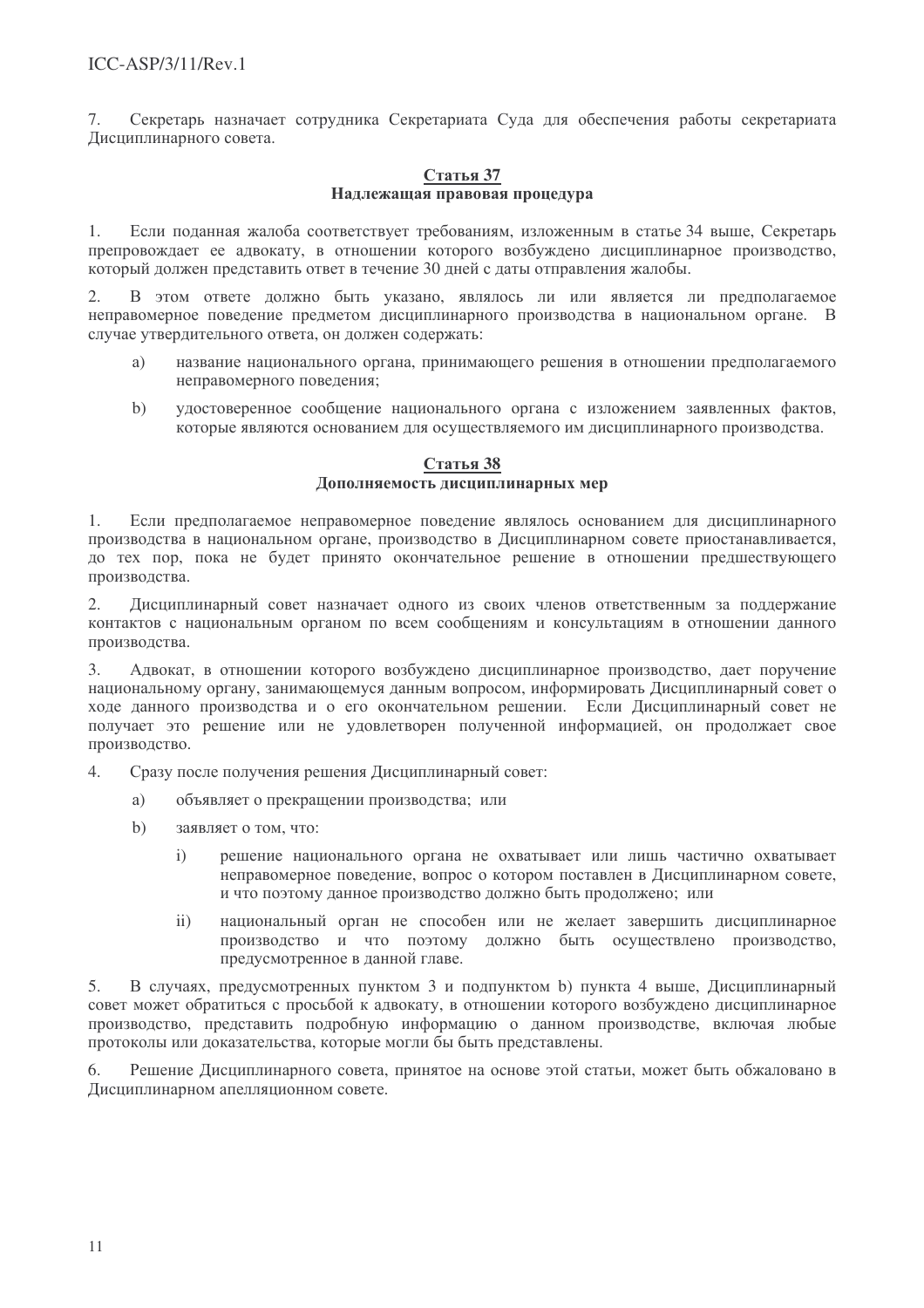#### Статья 39 Производство в Дисциплинарном совете

 $\mathbf{1}$ Ведущий расследование специальный уполномоченный может отклонить жалобу без какоголибо дальнейшего расследования, если он сочтет на основе имеющейся в его распоряжении информации, что заявление о неправомерном поведении является необоснованным фактически или юрилически. Он соответственно извешает об этом истца.

 $\mathcal{D}$ Если его мнение будет иным, то он незамеллительно проводит расследование по заявлению о неправомерном поведении адвоката и принимает решение либо о представлении доклада Лиспиплинарному совету, либо о прекрашении производства.

 $\overline{3}$ . Ведущий расследование специальный уполномоченный принимает к сведению все доказательства, представленные как в устной, письменной, так и любой иной форме, которые касаются данного дела и имеют доказательную ценность. Он может обратиться к Секретарю с просьбой об оказании помощи и сохраняет конфиденциальность всей информации о данном дисциплинарном производстве.

 $\overline{4}$ . Локлал велушего расследование спениального **УПОЛНОМОЧЕННОГО** прелставляется Лисциплинарному совету.

 $5<sub>1</sub>$ Слушания в Дисциплинарном совете являются публичными. В то же время Дисциплинарный совет может принять решение о проведении закрытого слушания, в частности для гарантирования конфиленциальности информации, солержащейся в локладе о расследовании, и защиты потерпевших и свидетелей.

6. Адвокат, в отношении которого возбуждено дисциплинарное производство, и Секретарь получают вызов и дают показания. Дисциплинарный совет может также вызывать и заслушивать любое другое лицо, показания которого считаются полезными для установления истины.

В исключительных случаях, когда предполагаемое неправомерное поведение характеризуются 7. нанесением серьезного ущерба интересам правосудия, Секретарь может *proprio motu или* по просьбе ведущего расследование специального уполномоченного подать в срочном порядке ходатайство в Палату, в которой адвокат ведет дело, с тем чтобы она могла, в соответствующем случае, объявить о временном отстранении адвоката от дела.

#### Статья 40 Права и обязанности адвоката

Адвокат, в отношении которого возбуждено дисциплинарное производство, имеет право на 1. получение помощи со стороны другого адвоката.

 $2.$ Адвокат, в отношении которого возбуждено дисциплинарное производство, имеет право хранить молчание в Дисциплинарном совете, который будет принимать свое решение в свете другой представленной ему информации.

 $\mathcal{E}$ Адвокат, в отношении которого возбуждено дисциплинарное производство, имеет право ознакомиться с докладом, подготовленным ведущим расследование лицом, и с собранной последним информацией.

Адвокату, в отношении которого возбуждено дисциплинарное производство, предоставляется  $4.$ время, которое необходимо для подготовки его защиты.

5. Адвокат, в отношении которого возбуждено дисциплинарное производство, имеет право допрашивать лично или через своего адвоката любое лицо, вызванное Дисциплинарным советом для дачи показаний в нем.

#### Статья 41 Решения Дисциплинарного совета

1. Дисциплинарный совет может прекратить производство, если на основании представленных ему доказательств он придет к выводу об отсутствии какого-либо неправомерного поведения или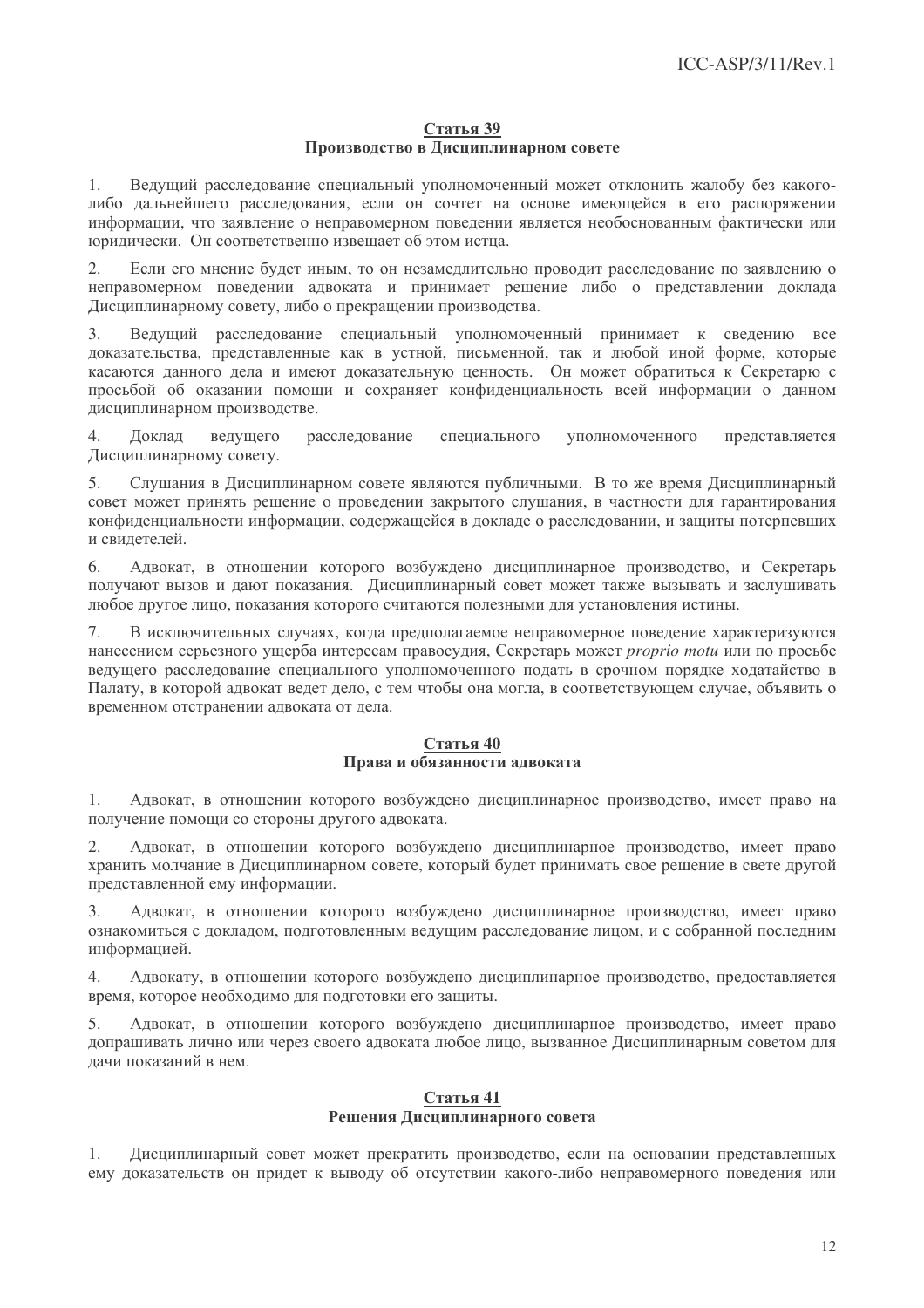если он придет к выводу о том, что адвокат, в отношении которого возбуждено дисциплинарное производство, совершил предполагаемый акт неправомерного поведения.

 $\overline{2}$ . Принятое решение обнародуется. Оно должно быть аргументированным и подлежит опубликованию в письменном виде.

Принятое решение доводится до сведения адвоката, в отношении которого возбуждено  $\mathcal{L}$ лисциплинарное производство, и Секретаря.

Если решение является окончательным, оно публикуется в Официальном журнале Суда и  $\overline{4}$ . препровождается национальному органу.

# Статья 42 Меры взыскания

 $1<sub>1</sub>$ В случае установления факта неправомерного повеления Лисциплинарный совет может применить следующие меры взыскания:

- $a)$ замечание:
- публичный выговор с занесением в личное дело адвоката;  $h)$
- выплата штрафа в размере до 30 000 евро;  $\mathcal{C}$ )
- $\mathrm{d}$ приостановление права на ведение дел в Суде на срок не более двух лет;
- $e)$ постоянный запрет на ведение дел в Суде с исключением из списка адвокатов.

 $2.$ Замечание может включать рекомендации Дисциплинарного совета.

 $\overline{3}$ . Согласно общему правилу, связанные с данным производством расходы несет адвокат, к которому применяются меры взыскания.

# Статья 43 Апелляции

1. Адвокат, к которому применяются меры взыскания, и ведущий расследование специальный уполномоченный имеют право на обжалование решения Дисциплинарного совета.

2. О подаче апелляции секретариат Дисциплинарного совета уведомляется в течение одного месяца с даты принятия решения.

3. Секретариат Дисциплинарного совета препровождает апелляцию секретариат  $\mathbf B$ Дисциплинарного апелляционного совета.

4. Дисциплинарный апелляционный совет принимает решение по данной апелляции, которая может касаться фактических или правовых аспектов, в соответствии с производством, осуществляемым в Дисциплинарном совете.

# Статья 44

#### Состав и управление делами Дисциплинарного апелляционного совета

Дисциплинарный апелляционный совет принимает решения по апелляциям на решения 1. Дисциплинарного совета.

 $2.$ Дисциплинарный апелляционный совет состоит из шести членов:

- трех судей, включая вице-председателя Суда, назначаемых Председателем из числа  $a)$ судей, которые не ведут дело, в связи с которым профессиональное поведение адвоката является предметом дисциплинарного производства;
- трех адвокатов, избираемых на два года представителями адвокатов согласно условиям  $b)$ Регламента Секретариата и выбираемых, предпочтительно, из числа лиц, обладающих признанной компетентностью в вопросах этики.